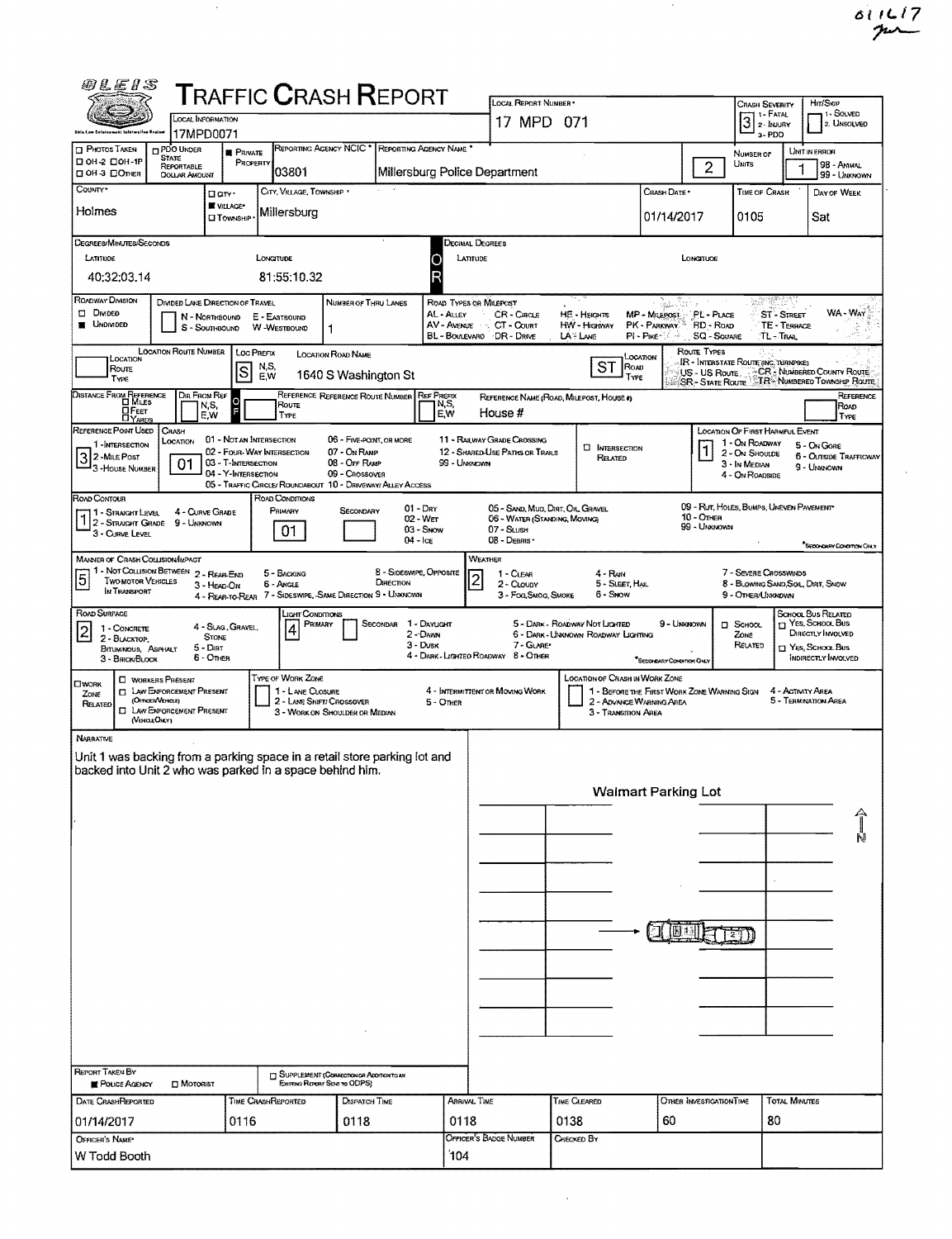| wacas                                                                                                                     |                                       | <b>NIT</b>                                                           |                            |                                                                          |                                  |                                                                                                                                                 |                                                |                                                                                    |                                                                                                                       |                                                 | <b>LOCAL REPORT NUMBER</b>                                |                                                                                                                   |                                                        |                         |                                      |  |  |
|---------------------------------------------------------------------------------------------------------------------------|---------------------------------------|----------------------------------------------------------------------|----------------------------|--------------------------------------------------------------------------|----------------------------------|-------------------------------------------------------------------------------------------------------------------------------------------------|------------------------------------------------|------------------------------------------------------------------------------------|-----------------------------------------------------------------------------------------------------------------------|-------------------------------------------------|-----------------------------------------------------------|-------------------------------------------------------------------------------------------------------------------|--------------------------------------------------------|-------------------------|--------------------------------------|--|--|
|                                                                                                                           |                                       |                                                                      |                            |                                                                          |                                  |                                                                                                                                                 |                                                |                                                                                    |                                                                                                                       |                                                 | 17 MPD 071                                                |                                                                                                                   |                                                        |                         |                                      |  |  |
|                                                                                                                           |                                       |                                                                      |                            | OWNER NAME: LAST, FIRST, MIDDLE ( C SAME AS DRIVER )                     |                                  |                                                                                                                                                 |                                                |                                                                                    |                                                                                                                       | OWNER PHONE NUMBER                              |                                                           | DAMAGE SCALE                                                                                                      |                                                        | <b>DAMAGE AREA</b>      |                                      |  |  |
| UNIT NUMBER                                                                                                               |                                       |                                                                      |                            |                                                                          |                                  |                                                                                                                                                 |                                                |                                                                                    |                                                                                                                       |                                                 |                                                           |                                                                                                                   |                                                        | FRONT                   |                                      |  |  |
| OWNER ADDRESS: CITY, STATE, ZIP                                                                                           |                                       | Stoltzfus, Samuel, J                                                 | <b>CISAME AS DRIVER</b> )  |                                                                          |                                  |                                                                                                                                                 |                                                |                                                                                    |                                                                                                                       | 330-390-0034                                    |                                                           | $\overline{c}$                                                                                                    |                                                        |                         |                                      |  |  |
|                                                                                                                           |                                       |                                                                      |                            |                                                                          |                                  |                                                                                                                                                 |                                                |                                                                                    |                                                                                                                       |                                                 |                                                           | 1 - Nove                                                                                                          | σ                                                      |                         |                                      |  |  |
| LP STATE LICENSE PLATE NUMBER                                                                                             |                                       | 6035 C.R. 203, Millersburg, OH, 44654                                |                            |                                                                          |                                  | VEHICLE IDENTIFICATION NUMBER                                                                                                                   |                                                |                                                                                    |                                                                                                                       |                                                 | # Occupants                                               | $2 -$ Minor                                                                                                       |                                                        |                         |                                      |  |  |
| OН<br>FBD5502                                                                                                             |                                       |                                                                      |                            |                                                                          | 1.                               | 3 - FUNCTIONAL                                                                                                                                  | д                                              | $\Box$                                                                             |                                                                                                                       |                                                 |                                                           |                                                                                                                   |                                                        |                         |                                      |  |  |
| <b>VEHICLE YEAR</b>                                                                                                       |                                       | <b>VEHICLE MAKE</b>                                                  |                            |                                                                          |                                  | <b>VEHICLE MODEL</b>                                                                                                                            |                                                |                                                                                    |                                                                                                                       | <b>VEHICLE COLOR</b>                            |                                                           |                                                                                                                   | 4 - DISABLING                                          |                         |                                      |  |  |
| 2010<br>$P_{ROOF}$                                                                                                        | GMC                                   | <b>INSURANCE COMPANY</b>                                             |                            |                                                                          |                                  | Yukon/Denali - Y/D<br>POLICY NUMBER<br><b>Towed By</b>                                                                                          |                                                |                                                                                    | WHI                                                                                                                   |                                                 |                                                           |                                                                                                                   | α                                                      |                         |                                      |  |  |
| INSURANCE<br><b>SHOWN</b>                                                                                                 |                                       | Western Reserve Mutu                                                 |                            |                                                                          |                                  | WPV 3400196159-3                                                                                                                                |                                                |                                                                                    |                                                                                                                       | 9 - UNKNOWN                                     | <b>REAR</b>                                               |                                                                                                                   |                                                        |                         |                                      |  |  |
| CARRIER NAME, ADDRESS, CITY, STATE, ZIP                                                                                   |                                       |                                                                      |                            |                                                                          |                                  |                                                                                                                                                 |                                                |                                                                                    |                                                                                                                       |                                                 |                                                           |                                                                                                                   |                                                        |                         | CARRIER PHONE                        |  |  |
| US DOT                                                                                                                    |                                       | VEHICLE WEIGHT GWWR/GCWR                                             |                            |                                                                          |                                  | CARGO BODY TYPE<br>01 - No CARGO BODY TYPE/NOT APPLICABL 09 - POLE                                                                              |                                                |                                                                                    |                                                                                                                       |                                                 | <b>TRAFFICWAY DESCRIPTION</b><br>1 - Two-Way, Not Divided |                                                                                                                   |                                                        |                         |                                      |  |  |
| HM PLACARD ID NO.                                                                                                         |                                       |                                                                      | 2 - 10,001 To 26,000K LBS  | 1 - LESS THAN OR EQUAL TO 10K LBS                                        | 01                               | 02 - Bus/ Van (9-15 Seats, Inc Driver)<br>03 - Bus (16+ Seats, Inc Driver)                                                                      |                                                | 10 - CARGO TANK<br>11 - FLAT BED                                                   |                                                                                                                       |                                                 |                                                           | 2 - Two-WAY, NOT DIVIDED, CONTINUOUS LEFT TURN LANE                                                               |                                                        |                         |                                      |  |  |
|                                                                                                                           |                                       |                                                                      | 3 - MORE THAN 26,000K LBS. |                                                                          |                                  | 04 - VEHICLE TOWING ANOTHER VEHICLE<br>05 - Logging                                                                                             |                                                | 12 - Dump<br>13 - CONCRETE MIXER                                                   |                                                                                                                       |                                                 |                                                           | 3 - Two-WAY, DIVIDEO, UNPROTECTED (PAINTED OR GRASS >4FT.) MEDIA<br>4 - Two-Way, Divideo, Positive Median Barrier |                                                        |                         |                                      |  |  |
|                                                                                                                           | <b>HM CLASS</b>                       | $\Box$ Related                                                       | <b>HAZARDOUS MATERIAL</b>  |                                                                          |                                  | 06 - INTERMODAL CONTAINER CHASIS<br>07 - CARGO VAN ENGLOSED BOX                                                                                 | 14 - Auto Transporter<br>15 - GARBAGE / REFUSE |                                                                                    | <b>CI HIT / SKIP UNIT</b>                                                                                             | 5 - ONE-WAY TRAFFICWAY                          |                                                           |                                                                                                                   |                                                        |                         |                                      |  |  |
|                                                                                                                           | <b><i>NUMBER</i></b>                  |                                                                      |                            | <b>TYPE OF USE</b>                                                       |                                  | 08 - GRAIN, CHIPS, GRAVEL                                                                                                                       |                                                | 99 - OTHER/UNKNOWN                                                                 |                                                                                                                       |                                                 |                                                           |                                                                                                                   |                                                        |                         |                                      |  |  |
| NON-MOTORIST LOCATION PRIOR TO IMPACT                                                                                     |                                       | 01 - INTERSECTION - MARKED CROSSWAL                                  |                            | 1                                                                        |                                  | UNIT TYPE<br>PASSENGER VEHICLES (LESS THAN OPASSENGERS MEDIHEAVY TRUCKS OR COMBO UNITS > 10x LBS BUS/VAN/LIMO(O OR MORE INCLUDING DRIVER)<br>06 |                                                |                                                                                    |                                                                                                                       |                                                 |                                                           |                                                                                                                   |                                                        |                         |                                      |  |  |
|                                                                                                                           | 03 - INTERSECTION OTHER               | 02 - INTERSECTION - NO CROSSWALK<br>04 - MIDBLOCK - MARKED CROSSWALK |                            | 1 - PERSONAL                                                             |                                  | 01 - Sub COMPACT<br>02 - COMPACT                                                                                                                |                                                |                                                                                    |                                                                                                                       |                                                 | 14 - SINGLE UNIT TRUCK: 3+ AXLES                          | 13 - SINGLE UNIT TRUCK OR VAN 2AXLE, 6 TIRES 21 - BUS/VAN (9-15 SEATS, INC DRIVER)                                | 22 - Bus (16+ Seats, Inc. Draver)                      |                         |                                      |  |  |
|                                                                                                                           | 06 - BICYCLE LANE                     | 05 - TRAVEL LANE - OTHER LOCATION                                    |                            | 2 - COMMERCIAL                                                           |                                  | 99 - UNKNOWN 03 - Mrd Size<br>OR HIT/SKIP<br>$04 - Fun. Size$                                                                                   |                                                |                                                                                    |                                                                                                                       |                                                 | 15 - SINGLE UNIT TRUCK / TRAILER                          |                                                                                                                   | NON-MOTORIST<br>23 - AMMAL WITH RIDER                  |                         |                                      |  |  |
|                                                                                                                           | 07 - SHOULDER/ROADSIDE                |                                                                      |                            | 3 - GOVERNMENT                                                           |                                  | 05 - Minivan<br>06 - SPORT UTILITY VEHICLE                                                                                                      |                                                |                                                                                    |                                                                                                                       | 17 - TRACTOR/SEMI-TRALER<br>18 - TRACTOR/DOUBLE | 16 - TRUCK/TRACTOR (BOBTAIL)                              |                                                                                                                   | 25 - BICYCLE/PEDACYCLIST                               |                         | 24 - AMMAL WITH BUGGY, WAGON, SURREY |  |  |
| 08 - Sidewalk<br>09 - MEDIAN/CROSSING ISLAND<br><b>IT IN EMERGENCY</b>                                                    |                                       |                                                                      |                            |                                                                          |                                  | 07 - PICKUP<br>08 - VAN                                                                                                                         |                                                |                                                                                    |                                                                                                                       | 19 - TRACTOR/TRIPLES                            | 20 - OTHER MED/HEAVY VEHICLE                              | 26 - Pedestrian/Skater<br>27 - Other Non-Motorist                                                                 |                                                        |                         |                                      |  |  |
| 10 - DRIVE WAY ACCESS<br>RESPONSE<br>11 - SHARED-USE PATH OR TRAIL<br>12 - NON-TRAFFICWAY AREA                            |                                       |                                                                      |                            |                                                                          |                                  | 09 - MOTORCYCLE<br>10 - MOTORIZED BICYCLE                                                                                                       |                                                |                                                                                    |                                                                                                                       |                                                 |                                                           |                                                                                                                   |                                                        |                         |                                      |  |  |
| <b>HASHM PLACARD</b><br>11 - SNOWMOBILE/ATV<br>99 - OTHER/UNKNOWN<br>12 - OTHER PASSENGER VEHICLE                         |                                       |                                                                      |                            |                                                                          |                                  |                                                                                                                                                 |                                                |                                                                                    |                                                                                                                       |                                                 |                                                           |                                                                                                                   |                                                        |                         |                                      |  |  |
| SPECIAL FUNCTION 01 - NOME                                                                                                | $02 - T$ AXI                          |                                                                      |                            | 09 - AMBULANCE<br>$10 -$ Fire                                            |                                  | 17 - FARM VEHICLE<br><b>18 - FARM EQUIPMENT</b>                                                                                                 |                                                | <b>MOST DAMAGED AREA</b><br>01 - None                                              |                                                                                                                       |                                                 | 08 - LEFT SIDE                                            | 99 - UNKNOWN                                                                                                      |                                                        | Астом                   | 1 1 - Non-Contact                    |  |  |
| 01<br>03 - RENTAL TRUCK (OVER 10K LBS)<br>11 - HIGHWAY/MAINTENANCE<br>04 - Bus - SCHOOL (PUBLIC OR PRIVATE) 12 - MILITARY |                                       |                                                                      |                            |                                                                          | 19 - MOTORHOME<br>20 - Golf Cart | 06                                                                                                                                              | 02 - CENTER FRONT<br>03 - Right FRONT          |                                                                                    |                                                                                                                       | 09 - LEFT FRONT<br>10 - TOP AND WINDOWS         |                                                           |                                                                                                                   | 3 - Striking                                           | 2 - Non-Collision       |                                      |  |  |
| 05 - Bus - Transit<br>13 - Pouce<br>06 - Bus - Charter<br>14 - Pusuc Unury                                                |                                       |                                                                      |                            |                                                                          |                                  | 21 - TRAIN<br>22 - OTHER (EXPLAN IN NASSATIVE)                                                                                                  |                                                | <b>MPACT ARE 04 - RIGHT SIDE</b>                                                   | 11 - UNDERCARRIAGE<br>05 - Right Rear<br>12 - LOAD/TRAILER                                                            |                                                 |                                                           | 4 - STRUCK                                                                                                        |                                                        |                         | 5 - Striking/Struck                  |  |  |
|                                                                                                                           | 07 - Bus - Shorme<br>08 - Bus - Other |                                                                      |                            | 15 - Other Government<br>16 - CONSTRUCTION EQIP.                         |                                  |                                                                                                                                                 | 06                                             | 06 - REAR CENTER<br>07 - LEFT REAR                                                 |                                                                                                                       |                                                 | 13 - TOTAL (ALL AREAS)<br>14 - OTHER                      |                                                                                                                   |                                                        |                         | 9 - UNKNOWN                          |  |  |
| PRE-CRASH ACTIONS                                                                                                         |                                       |                                                                      |                            |                                                                          |                                  |                                                                                                                                                 |                                                |                                                                                    |                                                                                                                       |                                                 |                                                           |                                                                                                                   |                                                        |                         |                                      |  |  |
| 02                                                                                                                        |                                       | MOTORIST<br>01 - STRAIGHT AHEAD                                      |                            | 07 - MAKING U-TURN                                                       |                                  | 13 - Negotiating a Curve                                                                                                                        |                                                | NON-MOTORIST                                                                       |                                                                                                                       |                                                 | 15 - EMTERING OR CROSSING SPECIFIED LOCATIO               |                                                                                                                   | 21 - OTHER NON-MOTORIST ACTION                         |                         |                                      |  |  |
|                                                                                                                           |                                       | 02 - BACKING<br>03 - Changing LANES                                  |                            | 08 - ENTERING TRAFFIC LANE<br>09 - LEAVING TRAFFIC LANE                  |                                  | 14 - OTHER MOTORIST ACTIO<br>17 - WORKING                                                                                                       |                                                |                                                                                    |                                                                                                                       |                                                 | 16 - WALKING RUNNING, JOGGING, PLAYING, CYCLING           |                                                                                                                   |                                                        |                         |                                      |  |  |
| 99 - UNKNOWN                                                                                                              |                                       | 04 - OVERTAKING PASSING<br>05 - MAKING RIGHT TURN                    |                            | 10 - PARKED<br>11 - SLOWING OR STOPPED IN TRAFFIC                        |                                  |                                                                                                                                                 |                                                |                                                                                    |                                                                                                                       | 18 - Pushava Vehicle                            | 19 - APPROACHING OR LEAVING VEHICLE                       |                                                                                                                   |                                                        |                         |                                      |  |  |
|                                                                                                                           |                                       | 06 - MAKING LEFT TURN                                                |                            | 12 - DRIVERLESS                                                          |                                  |                                                                                                                                                 |                                                |                                                                                    | 20 - Standing                                                                                                         |                                                 |                                                           |                                                                                                                   |                                                        |                         |                                      |  |  |
| CONTRIBUTING CIRCUMSTANCE<br>PRIMARY                                                                                      |                                       | MOTORIST                                                             |                            |                                                                          |                                  |                                                                                                                                                 |                                                | NON-MOTORIST                                                                       |                                                                                                                       |                                                 |                                                           | <b>VEHICLE DEFECTS</b>                                                                                            | 01 - TURN SIGNALS                                      |                         |                                      |  |  |
| 11                                                                                                                        |                                       | $01 - None$<br>02 - FAILURE TO YIELD                                 |                            | 11 - IMPROPER BACKING                                                    |                                  | 12 - IMPROPER START FROM PARKED POSITION                                                                                                        |                                                | <b>22 - NONE</b><br>23 - IMPROPER CROSSING                                         |                                                                                                                       |                                                 |                                                           |                                                                                                                   | 02 - Head Lamps<br>03 - TAIL LAMPS                     |                         |                                      |  |  |
|                                                                                                                           |                                       | 03 - RAN RED LIGHT<br>04 - RAN STOP SIGN                             |                            |                                                                          |                                  | 13 - Stopped or PARKED LLEGALLY<br>14 - OPERATING VEHICLE IN NEGLIGENT MANNER                                                                   |                                                | 24 - DARTING                                                                       | 04 - BRAKES<br>25 - LYING ANDIOR LLEGALLY IN ROADWAY<br>05 - STEERING                                                 |                                                 |                                                           |                                                                                                                   |                                                        |                         |                                      |  |  |
| SECONDARY                                                                                                                 |                                       | 05 - Exceeded Speed Limit<br>06 - UNSAFE SPEED<br>07 - IMPROPER TURN |                            |                                                                          |                                  | 15 - SWERING TO AVOID (DUE TO EXTERNAL CONDITIONS)<br>16 - WRONG SIDEAWRONG WAY                                                                 |                                                |                                                                                    | 26 - FALURE TO YIELD RIGHT OF WAY<br>06 - TIRE BLOWOUT<br>27 - NOT VISIBLE (DARK CLOTHING)<br>07 - WORN OR SUCK TIRES |                                                 |                                                           |                                                                                                                   |                                                        |                         |                                      |  |  |
|                                                                                                                           |                                       | 08 - LEFT OF CENTER<br>09 - FOLLOWED TOO CLOSELY/ACDA                |                            | 17 - FALURE TO CONTROL<br><b>18 - VISION OBSTRUCTION</b>                 |                                  |                                                                                                                                                 |                                                | 28 - INATTENTIVE<br>29 - FAILURE TO OBEY TRAFFIC SIGNS                             |                                                                                                                       |                                                 |                                                           |                                                                                                                   | 08 - TRAILER EQUIPMENT DEFECTIVE<br>09 - MOTOR TROUBLE |                         |                                      |  |  |
| 99 - UNKNOWN                                                                                                              |                                       | 10 - IMPROPER LANE CHANGE<br><b>PASSING/OFF ROAD</b>                 |                            |                                                                          |                                  | 19 - OPERATING DEFECTIVE EQUIPMENT<br>20 - LOAD SHIFTING/FALLING/SPILLING<br>21 - OTHER IMPROPER ACTION                                         |                                                | /Signal s/Officer<br>30 - WRONG SIDE OF THE ROAD<br>31 - OTHER NON-MOTORIST ACTION |                                                                                                                       |                                                 |                                                           |                                                                                                                   | 11 - OTHER DEFECTS                                     |                         | 10 - DISABLED FROM PRIOR ACCIDENT    |  |  |
| SEQUENCE OF EVENTS                                                                                                        |                                       |                                                                      |                            |                                                                          |                                  |                                                                                                                                                 |                                                |                                                                                    |                                                                                                                       |                                                 |                                                           |                                                                                                                   |                                                        |                         |                                      |  |  |
| 21                                                                                                                        |                                       |                                                                      |                            | 6                                                                        |                                  | <b>NON-COLLISION EVENTS</b><br>01 - OVERTURN/ROLLOVER                                                                                           |                                                | 06 - EQUIPMENT FAILURE                                                             |                                                                                                                       | (BLOWN TIRE, BRAKE FAILURE, ETC)                |                                                           | 10 - Cross Median<br>11 - CROSS CENTER LINE                                                                       |                                                        |                         |                                      |  |  |
| FIRST                                                                                                                     |                                       | Most                                                                 |                            | 99 - UNKNOWN                                                             |                                  | 02 - FIRE/EXPLOSION<br>03 - IMMERSION                                                                                                           |                                                | 07 - SEPARATION OF UNITS<br>08 - RAN OFF ROAD RIGHT                                |                                                                                                                       |                                                 |                                                           | OPPOSITE DIRECTION OF TRAVEL<br>12 - DOWNHILL RUNAWAY                                                             |                                                        |                         |                                      |  |  |
| <b>HARMFUL</b><br>Event                                                                                                   | <b>HARMFUL</b>                        | EVENT                                                                |                            |                                                                          |                                  | 04 - JACKKNIFE<br>05 - CARGO/EOUPMENT LOSS OR SHIFT 09 - RAN OFF ROAD LEFT                                                                      |                                                |                                                                                    |                                                                                                                       |                                                 |                                                           | 13 - OTHER NON-COLLISION                                                                                          |                                                        |                         |                                      |  |  |
| COLLISION WITH PERSON, VEHICLE OR OBJECT NOT FIXED                                                                        |                                       |                                                                      |                            |                                                                          |                                  | COLLISION WITH FIXED, OBJECT<br>25 - Impact Attenuator/Crash Cushidx83 - Median Cable Barrier                                                   |                                                |                                                                                    |                                                                                                                       |                                                 |                                                           | 41 - OTHER POST, POLE                                                                                             | 48 - TREE                                              |                         |                                      |  |  |
| 14 - PEDESTRIAN<br>15 - PEDALCYCLE                                                                                        |                                       |                                                                      |                            | 21 - PARKED MOTOR VEHICLE<br>22 - WORK ZONE MAINTENANCE EQUIPMENT        |                                  | 26 - BRIDGE OVERHEAD STRUCTURE<br>27 - BRIDGE PIER OR ABUTMENT                                                                                  |                                                | 34 - MEDIAN GUARDRAIL BARRIER<br>35 - MEDIAN CONCRETE BARRIER                      |                                                                                                                       |                                                 | 42 - CULVERT                                              | OR SUPPORT                                                                                                        |                                                        | 49 - FIRE HYDRANT       | 50 - WORK ZONE MAINTENANCE           |  |  |
| 16 - RAILWAY VEHICLE (TRAIN, ENGINE)<br>17 - Animal - Farm                                                                |                                       |                                                                      |                            | 23 - STRUCK BY FALLING, SHIFTING CARGO<br>OR ANYTHING SET IN MOTION BY A |                                  | 28 - BRIDGE PARAPET<br>29 - BRIDGE RAIL                                                                                                         |                                                | 36 - MEDIAN OTHER BARRIER<br>37 - TRAFFIC SIGN POST                                |                                                                                                                       |                                                 | 43 - Cuns<br>44 - DITCH                                   | Есирмент<br>51 - WALL BUILDING, TUNNEL                                                                            |                                                        |                         |                                      |  |  |
| 18 - Animal - Deer<br>19 - ANMAL-OTHER                                                                                    |                                       |                                                                      | <b>MOTOR VEHICLE</b>       | 24 - OTHER MOVABLE OBJECT                                                |                                  | 30 - GUARDRAIL FACE<br>31 - GUARDRAILEND                                                                                                        |                                                | 38 - OVERHEAD SIGN POST<br>39 - Light/Luminaries Support                           |                                                                                                                       |                                                 | 46 - FENCE                                                | 45 - EMBANKMENT                                                                                                   |                                                        | 52 - OTHER FIXED OBJECT |                                      |  |  |
| 20 - MOTOR VEHICLE IN TRANSPORT                                                                                           |                                       |                                                                      |                            |                                                                          |                                  | 32 - PORTABLE BARRIER                                                                                                                           |                                                | 40 - Ununy Pous                                                                    |                                                                                                                       |                                                 | 47 - MAILBOX                                              |                                                                                                                   |                                                        |                         |                                      |  |  |
| UNIT SPEED                                                                                                                |                                       | POSTED SPEED                                                         | TRAFFIC CONTROL            | 01 - No Controls                                                         |                                  | 07 - RAILROAD CROSSBUCKS                                                                                                                        |                                                | 13 - CROSSWALK LINES                                                               |                                                                                                                       | UNIT DIRECTION<br>FROM                          | То                                                        | 1 - North<br>2 - South                                                                                            | 5 - NORTHEAST                                          | 6 - Northwest           | 9 - UNKNOWN                          |  |  |
| 3                                                                                                                         |                                       |                                                                      | 01                         | 02 - Stop Ston<br>03 - YIELD SIGN                                        |                                  | 08 - RAILROAD FLASHERS<br>09 - RAUROAD GATES                                                                                                    | 15 - О тнек                                    | 14 - WALK/DON'T WALK                                                               |                                                                                                                       |                                                 | l3                                                        | $3 - EAF$<br>4 - WEST                                                                                             | 7 - SOUTHEAST<br>8 - SOUTHWEST                         |                         |                                      |  |  |
| <b>CI STATED</b>                                                                                                          |                                       |                                                                      |                            | 04 - TRAFFIC SIGNAL<br>05 - TRAFFIC FLASHERS                             |                                  | 10 - COSTRUCTION BARRICADE<br>11 - PERSON (FLAGGER, OFFICER                                                                                     | 16 - Not Reported                              |                                                                                    |                                                                                                                       |                                                 |                                                           |                                                                                                                   |                                                        |                         |                                      |  |  |
| <b>E</b> Estimated                                                                                                        |                                       |                                                                      |                            | 06 - SCHOOL ZONE                                                         |                                  | <b>12 - PAVEMENT MARKINGS</b>                                                                                                                   |                                                |                                                                                    |                                                                                                                       |                                                 |                                                           |                                                                                                                   |                                                        |                         |                                      |  |  |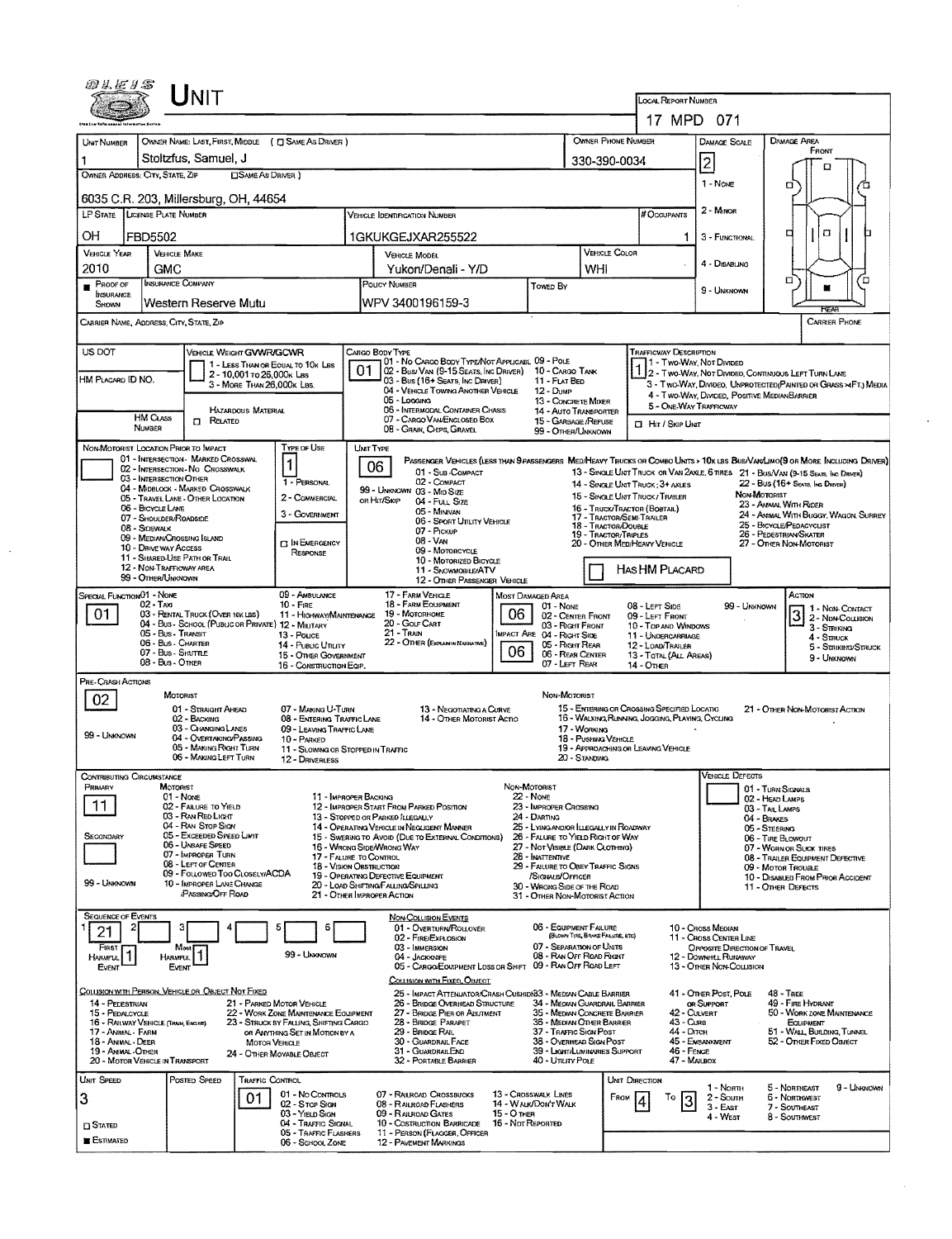| @LE1S                                    | UNIT                                                                                                          |                                                                          |                                                                                                |                                              |                                                                                         |                                                                                                                                                |                                                                                                                  |                                                                                                                               |  |  |  |  |
|------------------------------------------|---------------------------------------------------------------------------------------------------------------|--------------------------------------------------------------------------|------------------------------------------------------------------------------------------------|----------------------------------------------|-----------------------------------------------------------------------------------------|------------------------------------------------------------------------------------------------------------------------------------------------|------------------------------------------------------------------------------------------------------------------|-------------------------------------------------------------------------------------------------------------------------------|--|--|--|--|
|                                          |                                                                                                               |                                                                          | <b>LOCAL REPORT NUMBER</b><br>17 MPD 071                                                       |                                              |                                                                                         |                                                                                                                                                |                                                                                                                  |                                                                                                                               |  |  |  |  |
|                                          |                                                                                                               |                                                                          |                                                                                                |                                              |                                                                                         | OWNER PHONE NUMBER                                                                                                                             |                                                                                                                  | DAMAGE AREA                                                                                                                   |  |  |  |  |
| UNIT NUMBER<br>2                         | Burkey, Brian, A                                                                                              | OWNER NAME: LAST, FIRST, MIDDLE ( CI SAME AS DRIVER )                    |                                                                                                |                                              | 330-473-5913                                                                            |                                                                                                                                                | Damage Scale<br>$\overline{2}$                                                                                   | FRONT                                                                                                                         |  |  |  |  |
| OWNER ADDRESS: CITY, STATE, ZIP          |                                                                                                               | □ SAME AS DRIVER)                                                        |                                                                                                |                                              |                                                                                         |                                                                                                                                                | 1 - None                                                                                                         |                                                                                                                               |  |  |  |  |
|                                          | 141 N Grant St, Millersburg, OH, 44654                                                                        |                                                                          |                                                                                                |                                              |                                                                                         |                                                                                                                                                |                                                                                                                  | а                                                                                                                             |  |  |  |  |
|                                          | LP STATE LICENSE PLATE NUMBER                                                                                 |                                                                          | VEHICLE IDENTIFICATION NUMBER                                                                  |                                              |                                                                                         | # Occupants                                                                                                                                    | 2 - MINOR                                                                                                        |                                                                                                                               |  |  |  |  |
| OН                                       | GWE5529                                                                                                       |                                                                          | 3FAHP0HA8CR149374                                                                              |                                              |                                                                                         | 0                                                                                                                                              | 3 - FUNCTIONAL                                                                                                   | $\Box$<br>□                                                                                                                   |  |  |  |  |
| <b>VEHICLE YEAR</b>                      | <b>VEHICLE MAKE</b>                                                                                           |                                                                          | VEHICLE MODEL                                                                                  |                                              | RED                                                                                     | VEHICLE COLOR                                                                                                                                  | 4 - Disabung                                                                                                     |                                                                                                                               |  |  |  |  |
| 2012<br>$P_{ROOF}$                       | Ford<br><b>INSURANCE COMPANY</b>                                                                              |                                                                          | Fusion<br>POUCY NUMBER                                                                         | Towen By                                     |                                                                                         |                                                                                                                                                |                                                                                                                  | α<br>Έ<br>$\Box$                                                                                                              |  |  |  |  |
| <b>INSURANCE</b><br><b>SHOWN</b>         | Progressive                                                                                                   |                                                                          | 40624948                                                                                       |                                              |                                                                                         |                                                                                                                                                | 9 - UNKNOWN                                                                                                      |                                                                                                                               |  |  |  |  |
|                                          | CARRIER NAME, ADDRESS, CITY, STATE, ZIP                                                                       |                                                                          |                                                                                                |                                              |                                                                                         |                                                                                                                                                |                                                                                                                  | <b>CARRIER PHONE</b>                                                                                                          |  |  |  |  |
| US DOT                                   |                                                                                                               | VEHICLE WEIGHT GVWR/GCWR                                                 | Cargo Body Type                                                                                |                                              |                                                                                         | <b>TRAFFICWAY DESCRIPTION</b>                                                                                                                  |                                                                                                                  |                                                                                                                               |  |  |  |  |
|                                          |                                                                                                               | 1 - LESS THAN OR EQUAL TO 10K LBS<br>2 - 10,001 To 26,000k Las           | 01 - No CARGO BODY TYPE/NOT APPLICABL 09 - POLE<br>01<br>02 - Bus/Van (9-15 Seats, Inc Driver) |                                              | 10 - CARGO TANK                                                                         | 1 - Two Way, Not Dimeed                                                                                                                        |                                                                                                                  | 1 2 - Two-Way, Not Divided, Continuous Left Turn Lane                                                                         |  |  |  |  |
| HM Placard ID NO.                        |                                                                                                               | 3 - MORE THAN 26,000K LBS.                                               | 03 - Bus (16+ Seats, Inc Driver)<br>04 - VEHICLE TOWING ANOTHER VEHICLE                        | 12 - Dump                                    | 11 - FLAT BED                                                                           |                                                                                                                                                | 3 - TWO-WAY, DIVIDED, UNPROTECTED (PAINTED OR GRASS >4FT.) MEDIA<br>4 - TWO-WAY, DIVIDED. POSITIVE MEDIANBARRIER |                                                                                                                               |  |  |  |  |
|                                          | <b>HM CLASS</b><br><b>CI RELATED</b>                                                                          | HAZARDOUS MATERIAL                                                       | 05 - Logging<br>06 - INTERMODAL CONTAINER CHASIS<br>07 - CARGO VAN ENCLOSED BOX                |                                              | 13 - CONCRETE MIXER<br>14 - AUTO TRANSPORTER                                            |                                                                                                                                                | 5 - ONE-WAY TRAFFICWAY                                                                                           |                                                                                                                               |  |  |  |  |
|                                          | <b>NUMBER</b>                                                                                                 |                                                                          | 08 - GRAIN, CHIPS, GRAVEL                                                                      |                                              | 15 - GARBAGE /REFUSE<br>99 - OTHER/UNKNOWN                                              | <b>CI Hit / SKIP UNIT</b>                                                                                                                      |                                                                                                                  |                                                                                                                               |  |  |  |  |
|                                          | NON-MOTORIST LOCATION PRIOR TO IMPACT<br>01 - INTERSECTION MARKED CROSSWAL                                    | TYPE OF USE                                                              | UMT TYPE                                                                                       |                                              |                                                                                         |                                                                                                                                                |                                                                                                                  | PASSENGER VEHICLES (LESS THAN 9 PASSENGERS MEDIMEANY TRUCKS OR COMBO UNITS > 10K LBS BUS/VAN/LINO(9 OR MORE INCLUDING DRIVER) |  |  |  |  |
|                                          | 02 - INTERSECTION - NO CROSSWALK<br>03 - INTERSECTION OTHER                                                   | 1 - PERSONAL                                                             | 03<br>01 - Sue COMPACT<br>02 - COMPACT                                                         |                                              |                                                                                         |                                                                                                                                                |                                                                                                                  | 13 - SINGLE UNIT TRUCK OR VAN ZAXLE, 6 TIRES 21 - BUS/VAN (9-15 SEATS, INC DANER)                                             |  |  |  |  |
|                                          | 04 - MIDBLOCK - MARKED CROSSWALK<br>05 - Travel Lane - Other Location                                         | 2 - COMMERCIAL                                                           | 99 - UNKNOWN 03 - MID SIZE<br>on Hin/Skip<br>04 - FULL SIZE                                    |                                              |                                                                                         | 22 - Bus (16+ Sears, Inc. Davon)<br>14 - SINGLE UNIT TRUCK: 3+ AXLES<br>NON-MOTORIST<br>15 - SINGLE UNT TRUCK/TRAILER<br>23 - ANNAL WITH RIDER |                                                                                                                  |                                                                                                                               |  |  |  |  |
|                                          | 06 - BICYCLE LANE<br>07 - SHOULDER/ROADSIDE<br>08 - SIDEWALK                                                  | 3 - GOVERNMENT                                                           | 05 - Minivan<br>06 - Sport Utiuty Vehicle                                                      |                                              |                                                                                         | 16 - Truck/Tractor (Bostal)<br>17 - TRACTOR/SEMI-TRAILER<br>18 - Tractor/Double                                                                |                                                                                                                  | 24 - ANIMAL WITH BUGGY, WAGON, SURREY<br>25 - BICYCLE/PEDACYCLIST                                                             |  |  |  |  |
|                                          | 09 - MEDIAN CROSSING ISLAND<br>10 - DRIVE WAY ACCESS                                                          | <b>TI IN EMERGENCY</b>                                                   | 07 - Prokup<br>08 - VAN                                                                        |                                              |                                                                                         | 19 - TRACTOR/TRIPLES<br>20 - OTHER MEDIMEAVY VEHICLE                                                                                           | 26 - PEDESTRIAN/SKATER<br>27 - Other Non-Motorist                                                                |                                                                                                                               |  |  |  |  |
|                                          | 11 - SHARED-USE PATH OR TRAIL<br>12 - NON-TRAFFICWAY AREA                                                     | RESPONSE                                                                 | 09 - Motoncycle<br>10 - MOTORIZED BICYCLE<br>11 - SNOWMOBILE/ATV                               |                                              | <b>HASHM PLACARD</b>                                                                    |                                                                                                                                                |                                                                                                                  |                                                                                                                               |  |  |  |  |
|                                          | 99 - OTHER/UNKNOWN                                                                                            |                                                                          | 12 - Other Passenger Vehicle                                                                   |                                              |                                                                                         |                                                                                                                                                |                                                                                                                  |                                                                                                                               |  |  |  |  |
| SPECIAL FUNCTION 01 - NONE               | $02 - T_Ax$                                                                                                   | 09 - AMBULANCE<br>$10 -$ Fire                                            | 17 - FARM VERICLE<br>18 - FARM EOUPMENT                                                        | Most Damaged Area                            | 01 - NONE                                                                               | 08 - LEFT SIDE                                                                                                                                 | 99 - UNKNOWN                                                                                                     | ACTION<br>1 - NON-CONTACT                                                                                                     |  |  |  |  |
| 01                                       | 03 - RENTAL TRUCK (OVER 10K LBS)<br>04 - Bus - SCHOOL (PUBLIC OR PRIVATE) 12 - MILITARY<br>05 - Bus - Transit | $13 - \text{Pouce}$                                                      | 11 - HIGHWAY/MAINTENANCE 19 - MOTORHOME<br>20 - Golf Cart<br>$21 -$ TRAIN                      | 02<br><b>IMPACT ARE 04 - RIGHT SIDE</b>      | 02 - CENTER FRONT<br>03 - Right Front                                                   | 09 - LEFT FRONT<br>10 - Top and Windows                                                                                                        |                                                                                                                  | 2 - Non-Collision<br>3 - Striking                                                                                             |  |  |  |  |
|                                          | 06 - Bus - Charter<br>07 - Bus - SHUTTLE                                                                      | 14 - Pusuc Unury<br>15 - OTHER GOVERNMENT                                | 22 - OTHER (EXPLAN IN NARRATIVE)                                                               | 02                                           | 05 - Right REAR<br>06 - REAR CENTER                                                     | 11 - UNDERCARRIAGE<br>12 - LOAD/TRAILER<br>13 - TOTAL (ALL AREAS)                                                                              |                                                                                                                  | 4 - STRUCK<br>5 - STRIKING/STRUCK                                                                                             |  |  |  |  |
|                                          | 08 - Bus - OTHER                                                                                              | 16 - CONSTRUCTION EGIP.                                                  |                                                                                                |                                              | 07 - LEFT REAR                                                                          | 14 - Omer                                                                                                                                      |                                                                                                                  | 9 - UNKNOWN                                                                                                                   |  |  |  |  |
| PRE- CRASH ACTIONS<br>10                 | MOTORIST                                                                                                      |                                                                          |                                                                                                |                                              | Non-Motorist                                                                            |                                                                                                                                                |                                                                                                                  |                                                                                                                               |  |  |  |  |
|                                          | 01 - STRAIGHT AHEAD<br>02 - BACKING                                                                           | 07 - MAKING U-TURN<br>08 - ENTERING TRAFFIC LANE                         | 13 - Negotiating a Curve<br>14 - OTHER MOTORIST ACTIO                                          |                                              |                                                                                         | 15 - EMTERING OR CROSSING SPECIFIED LOCATIO<br>16 - WALKING, RUNNING, JOGGING, PLAYING, CYCLING                                                |                                                                                                                  | 21 - OTHER NON-MOTORIST ACTION                                                                                                |  |  |  |  |
| 99 - Unagnown                            | 03 - CHANGING LANES<br>04 - OVERTAKING PASSING                                                                | 09 - LEAVING TRAFFIC LANE<br>10 - PARKED                                 |                                                                                                |                                              | 17 - WORKING<br>18 - PUSHING VEHICLE                                                    |                                                                                                                                                |                                                                                                                  |                                                                                                                               |  |  |  |  |
|                                          | 05 - MAKING RIGHT TURN<br>06 - MAKING LEFT TURN                                                               | 12 - DRIVERLESS                                                          | 11 - SLOWING OR STOPPED IN TRAFFIC                                                             |                                              | 20 - STANDING                                                                           | 19 - APPROACHING OR LEAVING VEHICLE                                                                                                            |                                                                                                                  |                                                                                                                               |  |  |  |  |
| Contributing Circumstance<br>PRIMARY     | MOTORIST                                                                                                      |                                                                          |                                                                                                | NON-MOTORIST                                 |                                                                                         |                                                                                                                                                | <b>VEHICLE DEFECTS</b>                                                                                           |                                                                                                                               |  |  |  |  |
| 01                                       | 01 - NDNE<br>02 - FAILURE TO YIELD                                                                            |                                                                          | 11 - IMPROPER BACKING<br>12 - IMPROPER START FROM PARKED POSITION                              | $22 - None$<br>23 - IMPROPER CROSSING        |                                                                                         |                                                                                                                                                |                                                                                                                  | 01 - TURN SIGNALS<br>02 - HEAD LAMPS                                                                                          |  |  |  |  |
|                                          | 03 - RAN RED LIGHT<br>04 - RAN STOP SIGN                                                                      |                                                                          | 13 - Stopped or Parked Illegally<br>14 - OPERATING VEHICLE IN NEGLIGENT MANDER                 | 24 - Darting                                 | 25 - LYING AND/OR LLEGALLY IN ROADWAY                                                   |                                                                                                                                                | 03 - TAIL LALPS<br>04 - BRAKES<br>05 - STEERING                                                                  |                                                                                                                               |  |  |  |  |
| SECONDARY                                | 05 - Exceeped Speed Limit<br>06 - Unsafe Speed                                                                |                                                                          | 15 - SWERING TO AVOID (DUE TO EXTERNAL CONDITIONS)<br>16 - WRONG SIDE/WRONG WAY                |                                              | 26 - FALURE TO YIELD RIGHT OF WAY<br>27 - NOT VISIBLE (DARK CLOTHING)                   |                                                                                                                                                |                                                                                                                  | 06 - TIRE BLOWOUT<br>07 - WORN OR SUCK TIRES                                                                                  |  |  |  |  |
|                                          | 07 - IMPROPER TURN<br>08 - LEFT OF CENTER                                                                     |                                                                          | 17 - FALURE TO CONTROL<br><b>18 - VISION OBSTRUCTION</b>                                       | 28 - INATTENTIVE                             | 29 - FAILURE TO OBEY TRAFFIC SIGNS                                                      |                                                                                                                                                |                                                                                                                  | 08 - TRAILER EQUIPMENT DEFECTIVE<br>09 - MOTOR TROUBLE                                                                        |  |  |  |  |
| 99 - Unknown                             | 09 - FOLLOWED TOO CLOSELY/ACDA<br>10 - IMPROPER LANE CHANGE                                                   |                                                                          | 19 - Operating DEFECTIVE EQUIPMENT<br>20 - LOAD SHIFTING/FALLING/SPILLING                      |                                              | /SIGNALS/OFFICER<br>30 - WRONG SIDE OF THE ROAD                                         |                                                                                                                                                |                                                                                                                  | 10 - DISABLED FROM PRIOR ACCIDENT<br>11 - Other Defects                                                                       |  |  |  |  |
|                                          | <b>PASSING OFF ROAD</b>                                                                                       |                                                                          | 21 - OTHER IMPROPER ACTION                                                                     |                                              | 31 - OTHER NON-MOTORIST ACTION                                                          |                                                                                                                                                |                                                                                                                  |                                                                                                                               |  |  |  |  |
| <b>SEQUENCE OF EVENTS</b><br>2<br>20     |                                                                                                               | Е                                                                        | Non-Coursion Events<br>01 - OVERTURN/ROLLOVER                                                  |                                              | 06 - EQUIPMENT FAILURE                                                                  |                                                                                                                                                | 10 - Cross Median                                                                                                |                                                                                                                               |  |  |  |  |
| FIRST<br>HARMPUL <sup>1</sup>            | Most<br>$\vert$<br><b>HARMFUL</b>                                                                             | 99 - Unknown                                                             | 02 - FIRE/EXPLOSION<br>03 - IMMERSION<br>04 - JACKKNIFE                                        |                                              | (BLOWN TIRE, BRUKE FAILURE, ETC)<br>07 - SEPARATION OF UNITS<br>08 - RAN OFF ROAD RIGHT |                                                                                                                                                | 11 - Cross Center Line<br>OPPOSITE DIRECTION OF TRAVEL                                                           |                                                                                                                               |  |  |  |  |
| EVENT                                    | EVENT                                                                                                         |                                                                          | 05 - CARGO/EQUIPMENT LOSS OR SHIFT 09 - RAN OFF ROAD LEFT                                      |                                              |                                                                                         |                                                                                                                                                | 12 - DOWNHILL RUNAWAY<br>13 - OTHER NON-COLLISION                                                                |                                                                                                                               |  |  |  |  |
|                                          | COLLISION WITH PERSON, VEHICLE OR OBJECT NOT FIXED                                                            |                                                                          | COLLISION WITH FIXED, OBJECT<br>25 - Impact Attenuator/Crash Cushion 83 - Median Cable Barrier |                                              |                                                                                         |                                                                                                                                                | 41 - Other Post, Pole                                                                                            | $48 -$ TREE                                                                                                                   |  |  |  |  |
| 14 - PEDESTRIAN<br>15 - PEDALCYCLE       |                                                                                                               | 21 - PARKED MOTOR VEHICLE<br>22 - WORK ZONE MAINTENANCE EQUIPMENT        | 26 - BRIDGE OVERHEAD STRUCTURE<br>27 - BRIDGE PIER OR ABUTMENT                                 |                                              | 34 - MEDIAN GUARDRAIL BARRIER<br>35 - MEDIAN CONCRETE BARRIER                           | 42 - CULVERT                                                                                                                                   | OR SUPPORT                                                                                                       | 49 - FIRE HYDRANT<br>50 - WORK ZONE MAINTENANCE                                                                               |  |  |  |  |
| 17 - Animal - Farm<br>18 - Animal - Deer | 16 - RAILWAY VEHICLE (TRAIN, ENGINE)                                                                          | 23 - STRUCK BY FALLING, SHIFTING CARGO<br>OR ANYTHING SET IN MOTION BY A | 28 - BRIDGE PARAPET<br>29 - Bridge Rail<br>30 - GUARDRAIL FACE                                 |                                              | 36 - MEDIAN OTHER BARRIER<br>37 - TRAFFIC SIGN POST<br>38 - Overhead Skan Post          | 44 - Drrch                                                                                                                                     | 43 - Cure<br><b>EQUIPMENT</b><br>51 - WALL, BUILDING, TUNNEL<br>45 - EMBANKMENT<br>52 - OTHER FIXED OBJECT       |                                                                                                                               |  |  |  |  |
| 19 - Animal -Other                       | 20 - MOTOR VEHICLE IN TRANSPORT                                                                               | <b>MOTOR VEHICLE</b><br>24 - OTHER MOVABLE OBJECT                        | 31 - GUARDRAILEND<br>32 - PORTABLE BARRIER                                                     |                                              | 39 - Light/Luminaries Support<br>40 - Unury Pous                                        | 46 - FENCE<br>47 - MAILBOX                                                                                                                     |                                                                                                                  |                                                                                                                               |  |  |  |  |
| UNIT SPEED                               | POSTED SPEED                                                                                                  | <b>TRAFFIC CONTROL</b>                                                   |                                                                                                |                                              |                                                                                         | UMT DIRECTION                                                                                                                                  |                                                                                                                  |                                                                                                                               |  |  |  |  |
| 0                                        |                                                                                                               | 01 - No Contracts<br>01<br>02 - S TOP SIGN                               | 07 - RALROAD CROSSBUCKS<br>08 - RALROAD FLASHERS                                               | 13 - Crosswalk Lines<br>14 - WALK/DON'T WALK |                                                                                         | FROM                                                                                                                                           | 1 - Norm<br>2 - South                                                                                            | 5 - Northeast<br>9 - Unknown<br><b>6 - Northwest</b>                                                                          |  |  |  |  |
| STATED                                   |                                                                                                               | 03 - YIELD SIGN<br>04 - TRAFFIC SIGNAL                                   | 09 - RALROAD GATES<br>10 - Costruction Barricade                                               | 15 - Отнав<br>16 - Not Reported              |                                                                                         |                                                                                                                                                | 3 - East<br>4 - West                                                                                             | 7 - Southeast<br>8 - Southmest                                                                                                |  |  |  |  |
| <b>CI ESTIMATED</b>                      |                                                                                                               | 05 - TRAFFIC FLASHERS<br>06 - SCHOOL ZONE                                | 11 - PERSON (FLAGGER, OFFICER<br>12 - PAVEMENT MARKINGS                                        |                                              |                                                                                         |                                                                                                                                                |                                                                                                                  |                                                                                                                               |  |  |  |  |

 $\sim$ 

 $\sim 10^{11}$